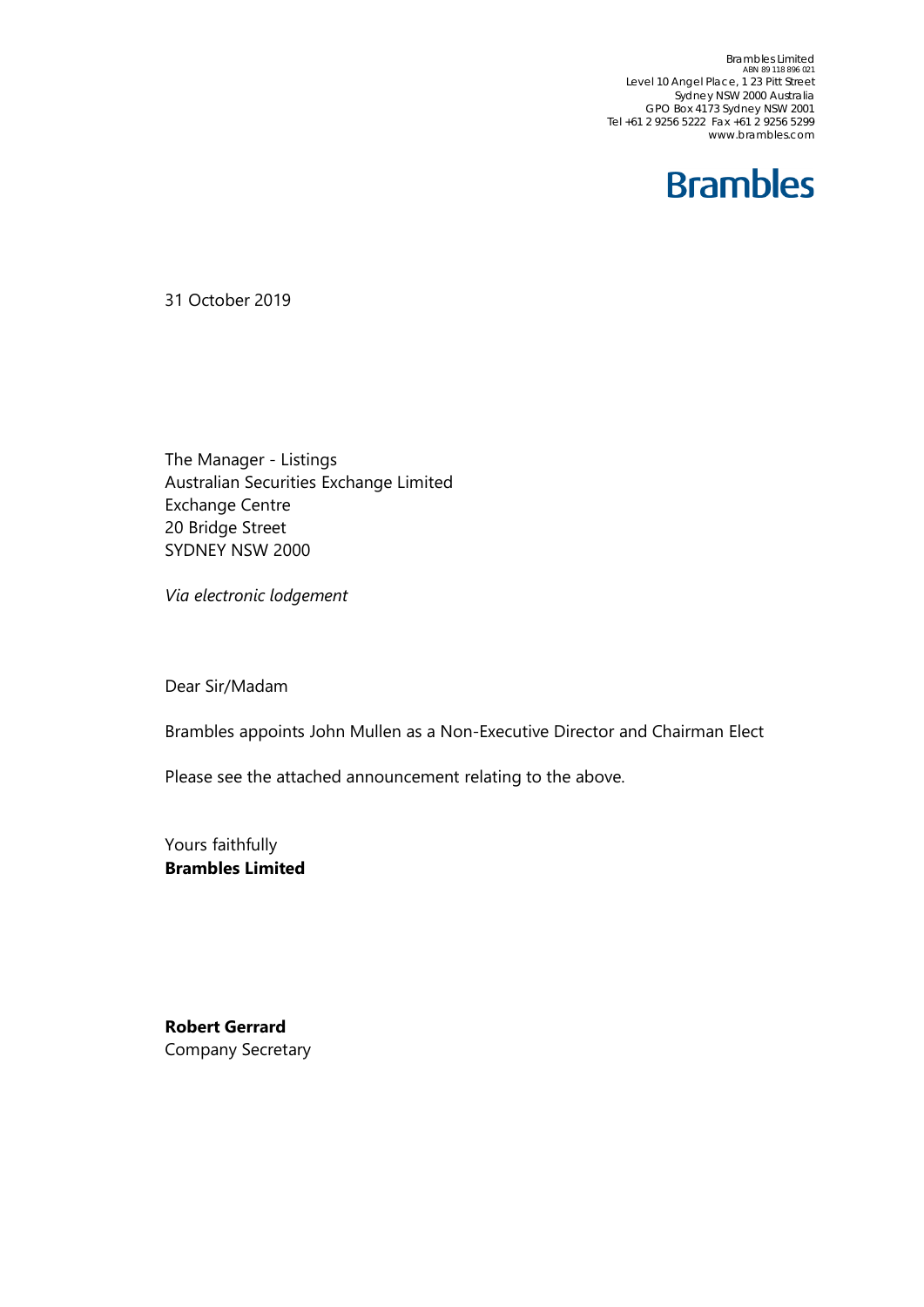# **Brambles**

### **Brambles appoints John Mullen as a Non-Executive Director and Chairman Elect**

Brambles Limited is pleased to announce the appointment of Mr John Mullen as a Non-Executive Director and Chairman Elect. Mr Mullen will join the Board with effect from 1 November 2019 and will succeed Mr Stephen Johns as Chairman of Brambles upon Mr Johns' retirement in 2020.

Mr Johns said: "Following a rigorous and extensive search process, we are delighted that Mr Mullen has accepted our offer to join the Board and be my successor. His extensive experience, both internationally with DHL and locally with Asciano and TNT, and his Chairmanship of Telstra ensures he is ideally placed to help lead the company. Mr Mullen's prior experience as a Non-Executive Director of Brambles also uniquely positions him for this role."

Commenting on his appointment, Mr Mullen said: "I am pleased to be joining the Brambles Board as Chairman Elect. Brambles is an iconic Australian company with a rich history and an enviable record as a highly successful global company. Through its CHEP business, the company is a clear leader in supply chain logistics. Brambles has a great future and I am looking forward to being a part of the next phase of its development".

Mr Johns, who has been Chairman of Brambles since 2014, had previously announced his intention to retire in 2020. Following an appropriate handover period, Mr Mullen will assume the role of Chairman prior to the 2020 AGM.

Mr Mullen is currently Chairman of Telstra, a Director of Brookfield Infrastructure Partners LP and holds the role of Chairman of the unlisted entity, Toll Group. Mr Mullen will be stepping down from a number of other board positions to take up the Brambles Chairman role and will be a director of only two listed entities being Telstra and Brambles from 2020.

| <b>Professional Career</b> |             |                                                                              |  |
|----------------------------|-------------|------------------------------------------------------------------------------|--|
| $2011 - 2016$              | Asciano     | Chief Executive Officer                                                      |  |
| 1994 – 2009                | DHL Express | Chief Executive Officer (2006 – 2009)                                        |  |
|                            |             | Senior management roles including CEO Asia Pacific and CEO USA (1994 - 2006) |  |
| 1984 – 1994                | TNT         | Chief Executive Officer TNT Express Worldwide (1991 – 1994)                  |  |
|                            |             | Various senior management roles TNT Ltd (1984 - 1990)                        |  |

### **Biography of John Mullen**

| <b>Board Memberships</b>                  |                                       |                                                |  |
|-------------------------------------------|---------------------------------------|------------------------------------------------|--|
| 2008 to current                           | Telstra                               | Non-Executive Director and Chairman since 2016 |  |
| 2017 to current                           | Brookfield Infrastructure Partners LP | Director                                       |  |
| 2016 to current                           | Toll Group (Private Co - Unlisted)    | Chairman                                       |  |
|                                           |                                       |                                                |  |
| <b>Previous</b><br>Brambles (2009 - 2011) |                                       | Director                                       |  |
| <b>Directorships</b>                      | Deutsche Post World Net               | Main Board Director                            |  |
|                                           | Asciano Ltd.                          | Managing Director and Chief Executive Officer  |  |
|                                           | Macquarie Airports Corporation        | Director                                       |  |
|                                           | Embarg LLC (USA)                      | Director                                       |  |
|                                           | Securicor Omega Holdings (UK)         | Member of Supervisory Board                    |  |
|                                           | Transportes Guipuzcoana (Spain)       | Deputy Chairman                                |  |
|                                           | Ducros Services Rapides (France)      | Director                                       |  |